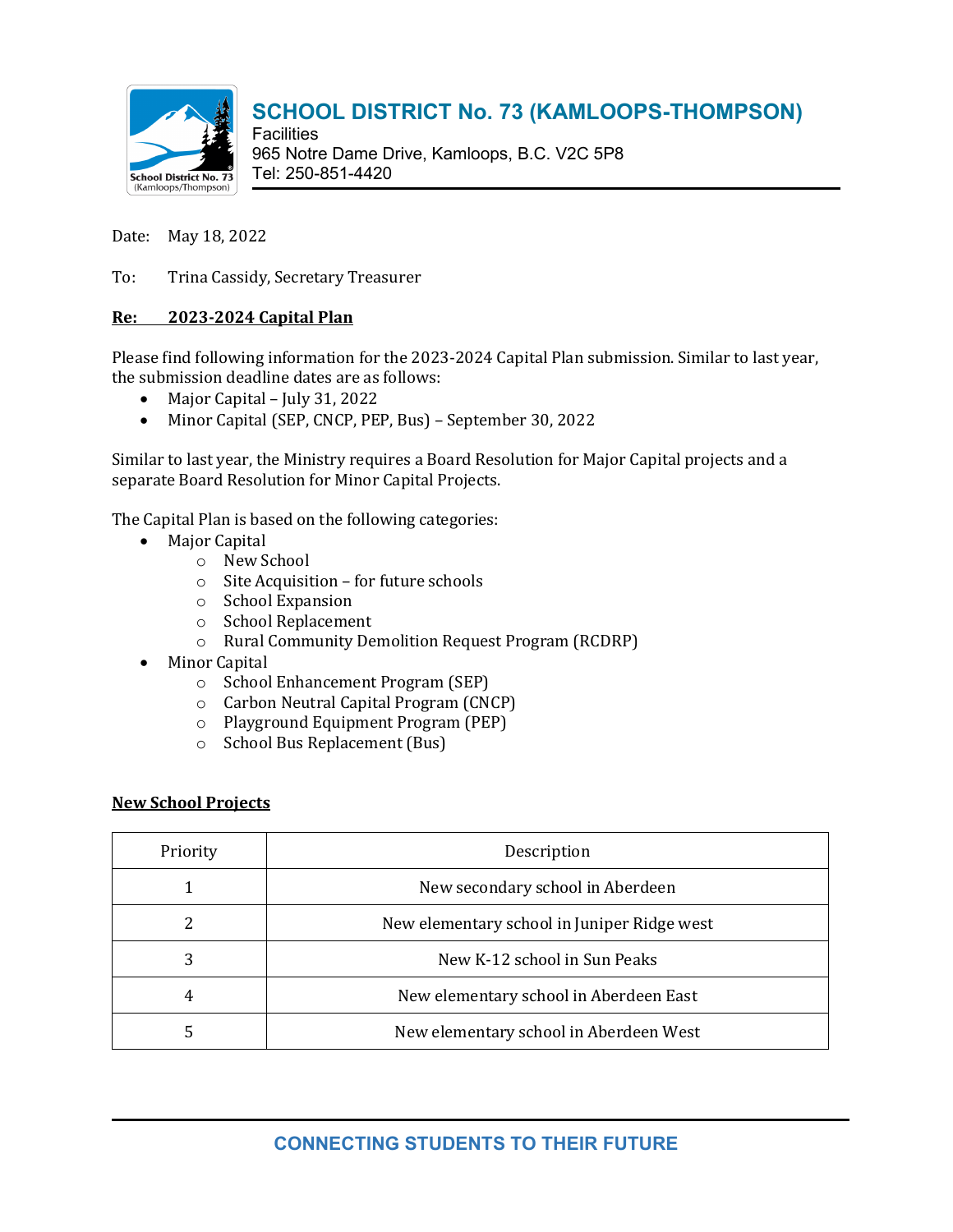

**Facilities** 965 Notre Dame Drive, Kamloops, B.C. V2C 5P8 Tel: 250-851-4420

### **Site Acquisition**

| Priority | Description                            |
|----------|----------------------------------------|
|          | New secondary school in Aberdeen       |
|          | New elementary school in Aberdeen East |
|          | New elementary school in Aberdeen West |

#### **School Expansion Projects**

| Priority | Description                                |
|----------|--------------------------------------------|
|          | <b>Brocklehurst Middle School Addition</b> |

#### **School Replacement Projects**

| Priority | Description                             |
|----------|-----------------------------------------|
|          | Dallas Elementary Replacement           |
| 2        | South Kamloops Secondary Replacement    |
| 3        | Bert Edwards Elementary Replacement     |
| 4        | Kay Bingham Elementary Replacement      |
| 5        | Raft River Elementary Replacement       |
| 6        | AE Perry Elementary Replacement         |
| 7        | Marion Schilling Elementary Replacement |
| 8        | <b>Beattie Elementary Replacement</b>   |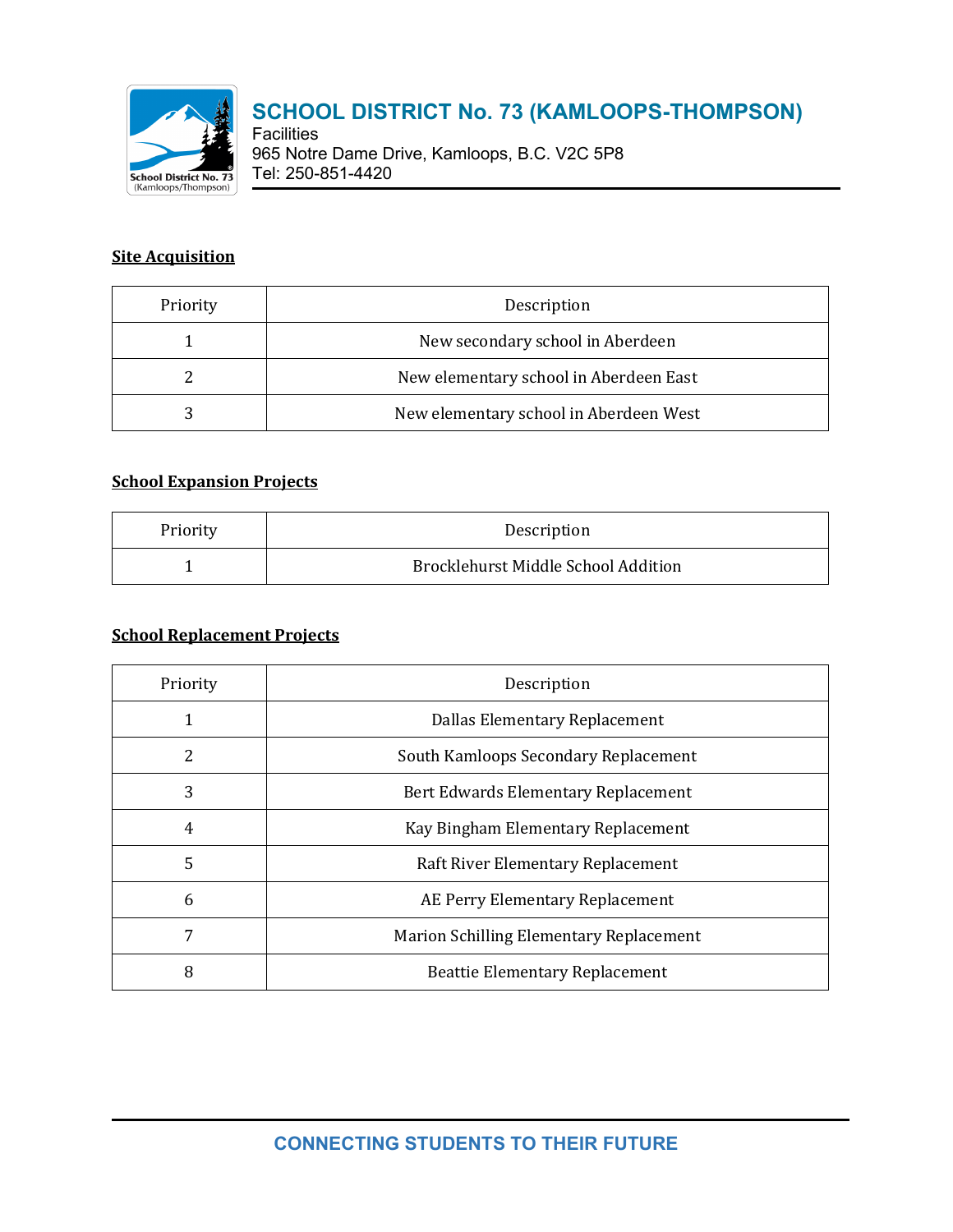

**Facilities** 965 Notre Dame Drive, Kamloops, B.C. V2C 5P8 Tel: 250-851-4420

#### **Rural Community Demolition Request Program**

Rural Districts Program funding is provided for the full or partial demolition of vacant boardowned buildings.

| Priority | Description                  |
|----------|------------------------------|
|          | Old Pinantan Elementary      |
|          | Old Barriere house           |
| 3        | Old Red Lake School Portable |

### **School Enhancement Projects**

School Enhancement Program funding is provided for projects that contribute to the safety and function of the school and that extend the life of the existing asset.

| Priority | School                    | Description             |
|----------|---------------------------|-------------------------|
|          | Dufferin Elementary       | <b>HVAC Upgrade</b>     |
|          | Norkam Secondary          | <b>Lighting Upgrade</b> |
| 3        | <b>Westsyde Secondary</b> | <b>Lighting Upgrade</b> |
| 4        | Kay Bingham Elementary    | Sprinkler Upgrade       |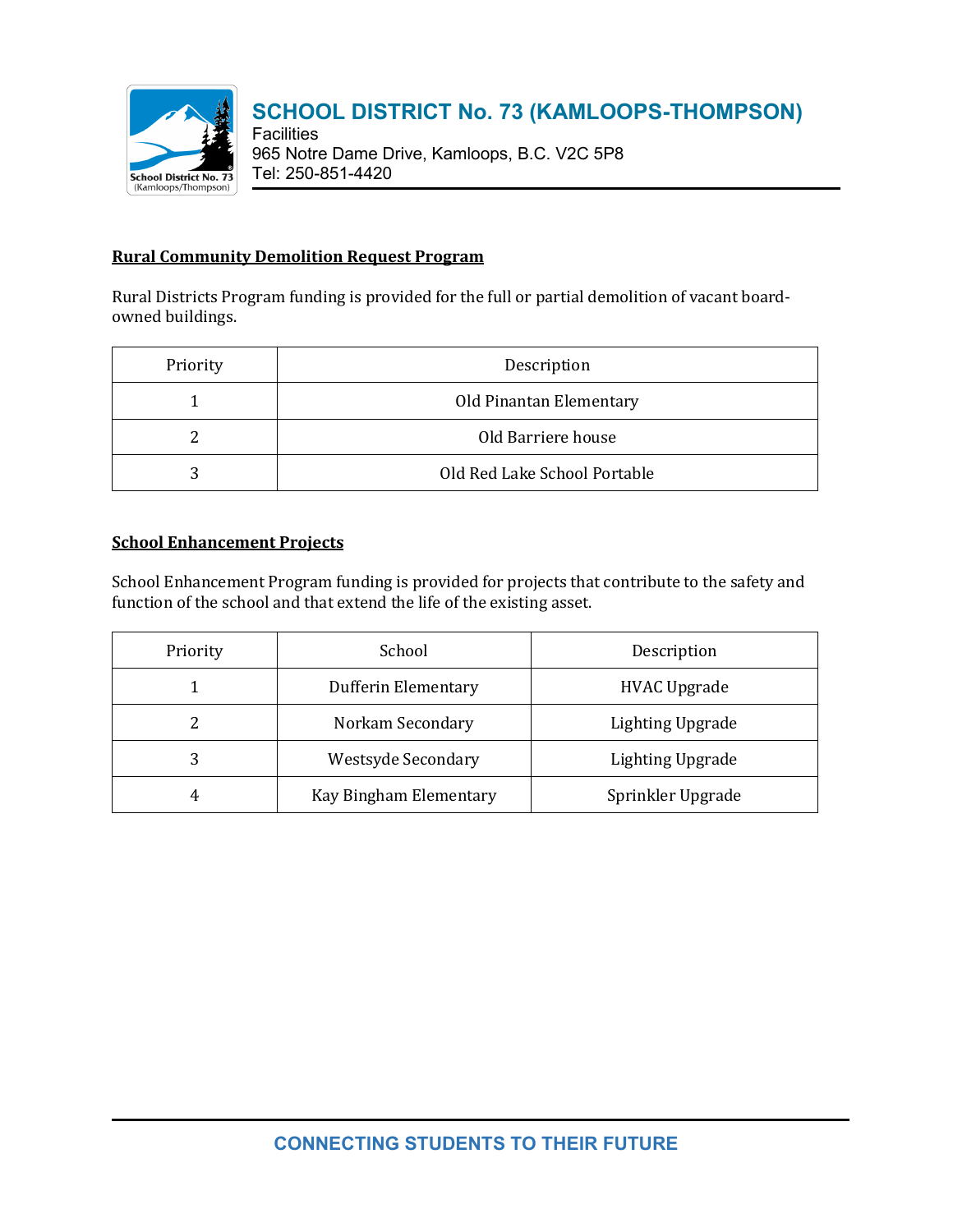

**Facilities** 965 Notre Dame Drive, Kamloops, B.C. V2C 5P8 Tel: 250-851-4420

#### **Carbon Neutral Capital Program Projects**

Carbon Neutral Capital Program funding is provided for energy efficiency projects that lower the school district's carbon emissions.

| Priority | School                    | Description           |
|----------|---------------------------|-----------------------|
|          | Pacific Way Elementary    | <b>Boiler Upgrade</b> |
|          | Sahali Secondary          | <b>Boiler Upgrade</b> |
|          | <b>Barriere Secondary</b> | <b>Boiler Upgrade</b> |

#### **Playground Equipment Program**

Playground Equipment Program funding is provided for new or replacement playground equipment. The requests are listed based on condition assessments completed by SD73 Grounds staff.

| Priority | School                         |
|----------|--------------------------------|
|          | <b>Dallas Elementary</b>       |
|          | <b>Bert Edwards Elementary</b> |
|          | Lloyd George Elementary        |